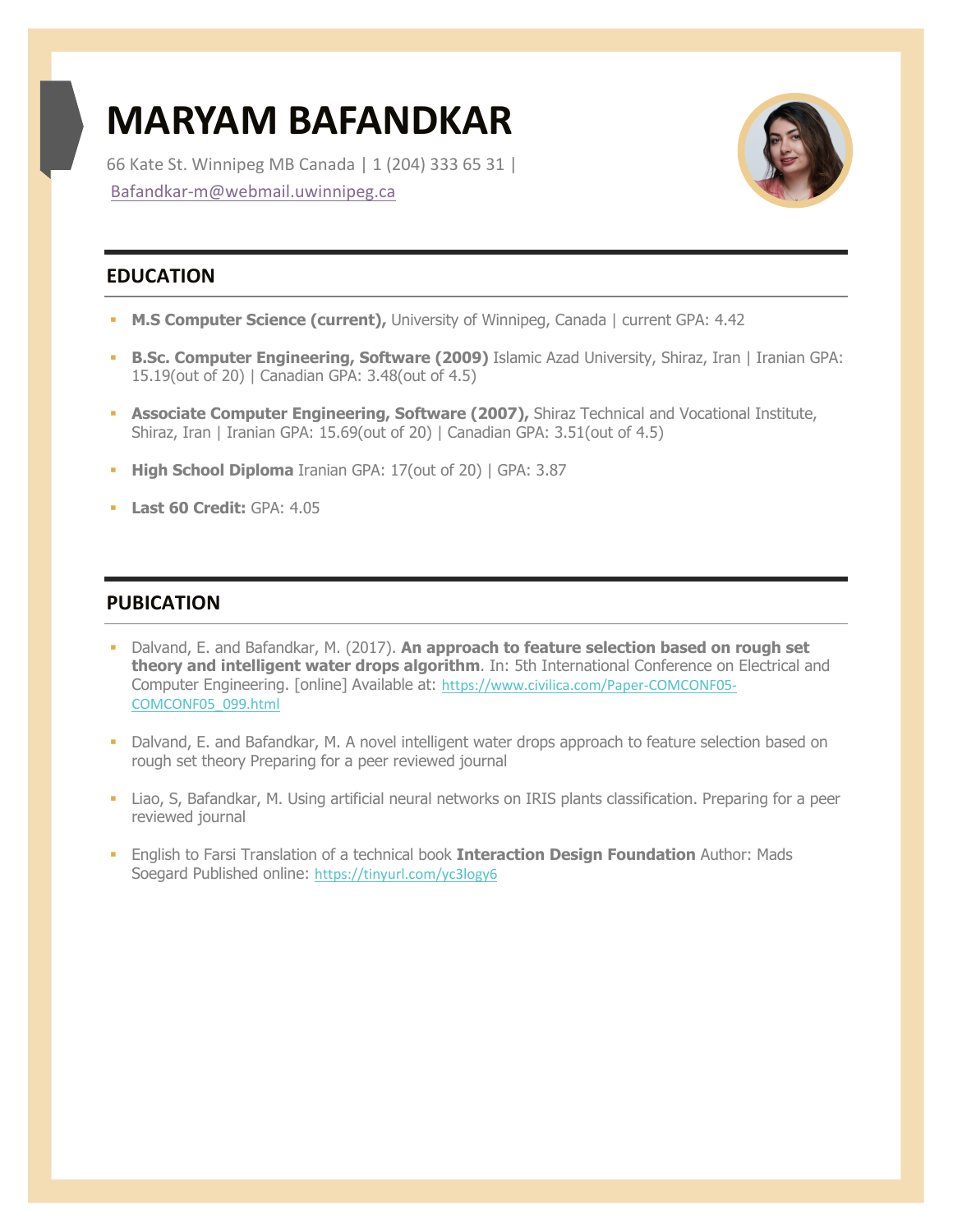# **RESEARCH EXPERIENCE**

#### **Accelerate Intern Researcher**

| Project:<br>Company:      | Enabling the next revolution in global food production through<br>automatically labelled data sets and machine learning.                                                                                                                         |
|---------------------------|--------------------------------------------------------------------------------------------------------------------------------------------------------------------------------------------------------------------------------------------------|
|                           | Mitacs, Winnipeg, Manitoba                                                                                                                                                                                                                       |
| Year:                     | 2019-present                                                                                                                                                                                                                                     |
| <b>Supervisor:</b>        | Dr. Chiristopher Henry                                                                                                                                                                                                                           |
| <b>Responsibilities:</b>  | Researching on Deep Learning algorithms have been worked on<br>Agricultures purpose.                                                                                                                                                             |
|                           | Discovering the best Machine Learning model based on Mathematics and<br>Ù,<br>computer science algorithms with a high accuracy on a large dataset of<br>crops and weeds images which are preparing by our team at the<br>university of Winnipeg. |
|                           | Preparing an academic paper to publish my experiments of Deep<br>Learning architectures to distinguish between plant and weeds and<br>determine the health condition of plant.                                                                   |
| <b>Research Assistant</b> |                                                                                                                                                                                                                                                  |
| Project:                  | Investigations on solving the Feature Selection problem using Rough<br>Sets Theory and Intelligence Water Drops Algorithm                                                                                                                        |
| Company:                  | owwwlab.com, Iran                                                                                                                                                                                                                                |
| Year:                     | 2016                                                                                                                                                                                                                                             |
| <b>Supervisor:</b>        | <b>Ehsan Dalvand</b>                                                                                                                                                                                                                             |
| <b>Achievements:</b>      | Improved Artificial Intelligence algorithm using Rough Set Theory,<br>Ù,<br>"Intelligence Water Drops Algorithm", to find the shortest path faster and<br>more accurate.                                                                         |
|                           | Accepted to 5th International Conference on Electrical and Computer<br>ш<br>Engineering (Ieeec.ir), 2017, Tehran, Iran.                                                                                                                          |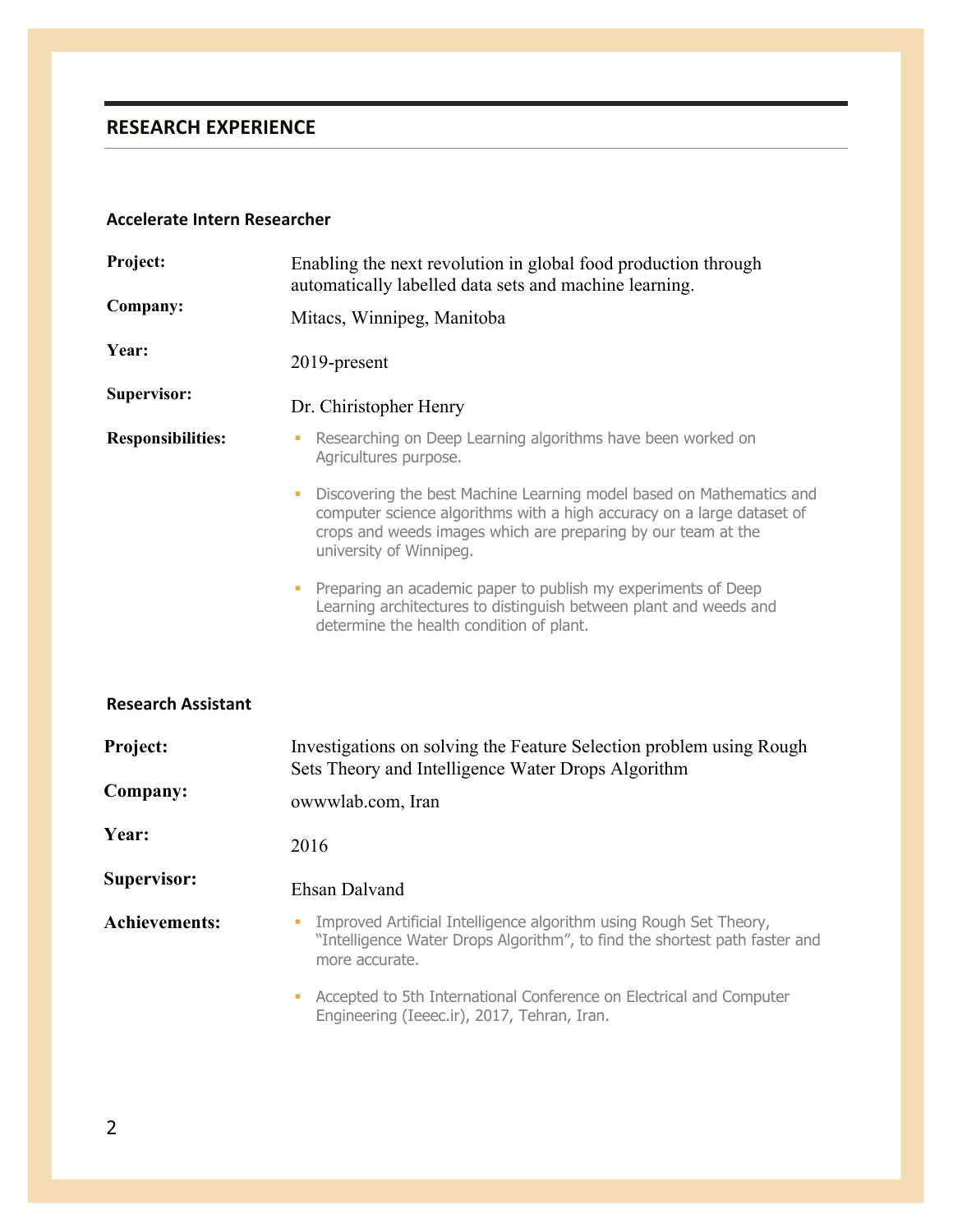| <b>Research Assistant</b> |                                                                                                                               |
|---------------------------|-------------------------------------------------------------------------------------------------------------------------------|
| Project:                  | Modeling RFID systems and security implications.                                                                              |
| Organization:             | <b>Shiraz University</b>                                                                                                      |
| Year:                     | 2010                                                                                                                          |
| Supervisor:               | Dr. Rayouf Khayami                                                                                                            |
| <b>Achievements:</b>      | Improved the frequency of the RFID reader to recognize the RFID sticks.                                                       |
|                           | Upgraded the parking system of recreational complex and shopping<br>center of Setareh Fars in Shiraz by using RFID technology |
|                           | First successful implemented of the RFID system for the parking system<br>٠<br>in Shiraz, Iran.                               |

# **RESEARCH INTERESTS**

- **•** Artificial Intelligence
- **•** Swarm Intelligence Techniques
- Data Science
- Machine Learning
- § Social Aspects of Human Beings

# **WORK EXPERIENCE**

## **Web Designer and Advisor**

| Organization:            | owwwlab.com                                                               |
|--------------------------|---------------------------------------------------------------------------|
| Year(s):                 | 2016-2017                                                                 |
| <b>Responsibilities:</b> | creating the look, layout, and features of a website.                     |
|                          | keeping the site up-to-date with latest versions of Java Scripts and CSS. |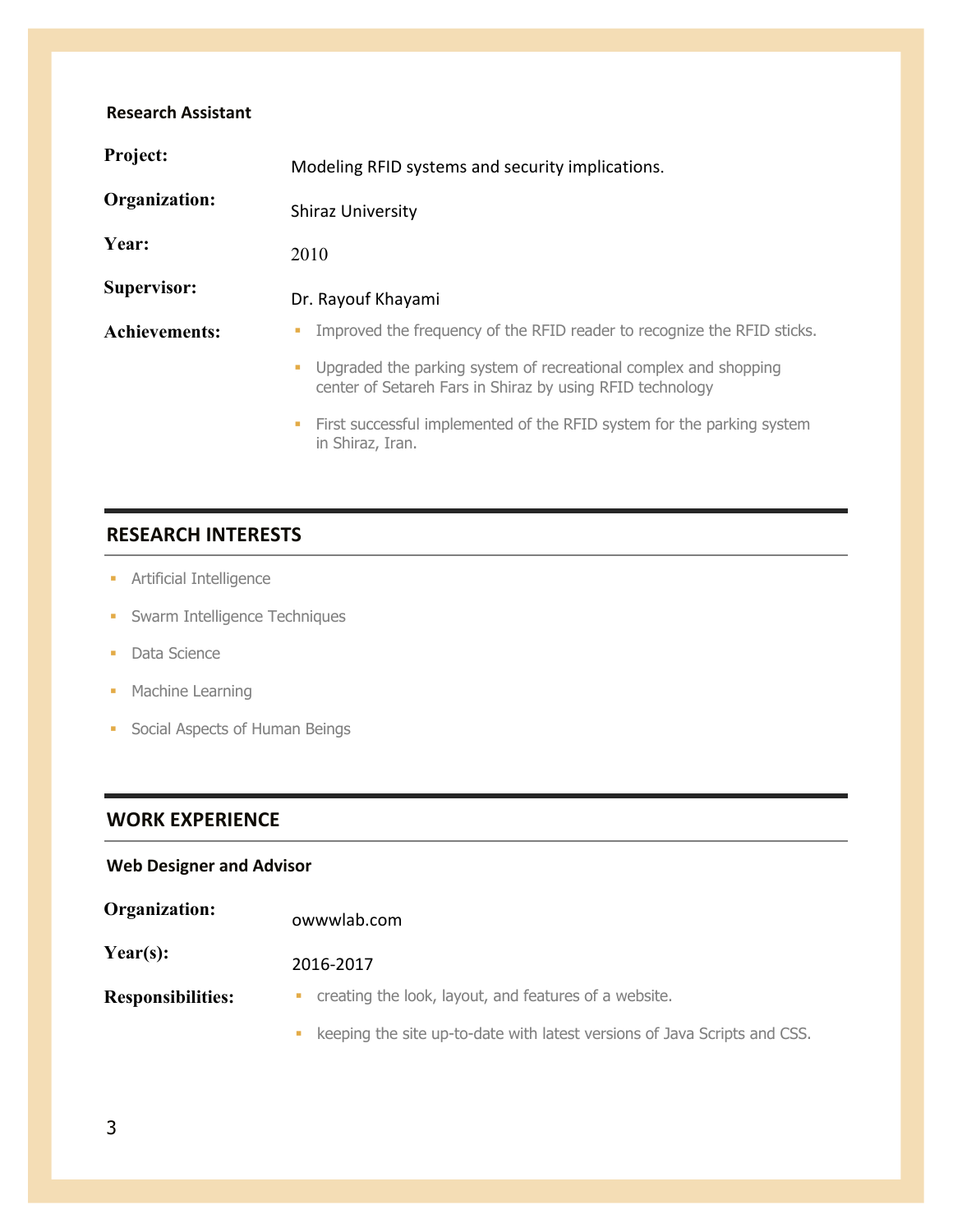|                                 | Developed content management methods along with designing related<br>a,<br>video and audio clips according to the requested content, using Adobe<br>After Effect, Photoshop, and editing audio software. |  |  |
|---------------------------------|----------------------------------------------------------------------------------------------------------------------------------------------------------------------------------------------------------|--|--|
|                                 | Write weekly project progress reports and responsible for developing new<br>$\blacksquare$<br>ideas.                                                                                                     |  |  |
|                                 | Key achievement: Received 97% positive customer survey results.<br>ш                                                                                                                                     |  |  |
|                                 |                                                                                                                                                                                                          |  |  |
| <b>Freelance Web Designer</b>   |                                                                                                                                                                                                          |  |  |
| <b>Organization:</b>            |                                                                                                                                                                                                          |  |  |
| Year(s):                        | 2017-2018                                                                                                                                                                                                |  |  |
| <b>Responsibilities:</b>        | creating the look, layout, and features of a website.<br>a,                                                                                                                                              |  |  |
|                                 | keeping the site up-to-date with latest versions of Java Scripts and CSS.<br>a,                                                                                                                          |  |  |
|                                 | Developed content management methods along with designing related<br>a,<br>video and audio clips according to the requested content, using Adobe<br>After Effect, Photoshop, and editing audio software. |  |  |
|                                 | Write weekly project progress reports and responsible for developing new<br>$\blacksquare$<br>ideas.                                                                                                     |  |  |
|                                 | Key achievement: Received 97% positive customer survey results.<br>a,                                                                                                                                    |  |  |
|                                 |                                                                                                                                                                                                          |  |  |
| <b>Full-stack Web Developer</b> |                                                                                                                                                                                                          |  |  |
| <b>Organization:</b>            | Airin Pars Media, Shiraz, Iran                                                                                                                                                                           |  |  |
| Year(s):                        | 2014-2016                                                                                                                                                                                                |  |  |
| <b>Responsibilities:</b>        | Designed architecture and implemented the front-end and back-end of<br>ш<br>web application products using Html, CSS and JavaScript libraries with<br>more than 400 components and plugins.              |  |  |
|                                 | Experience dealing with WordPress and Content Management System<br>п<br>security issues.                                                                                                                 |  |  |
|                                 | Improved the current reporting system by plotting graphs and charts<br>п<br>more efficiently.                                                                                                            |  |  |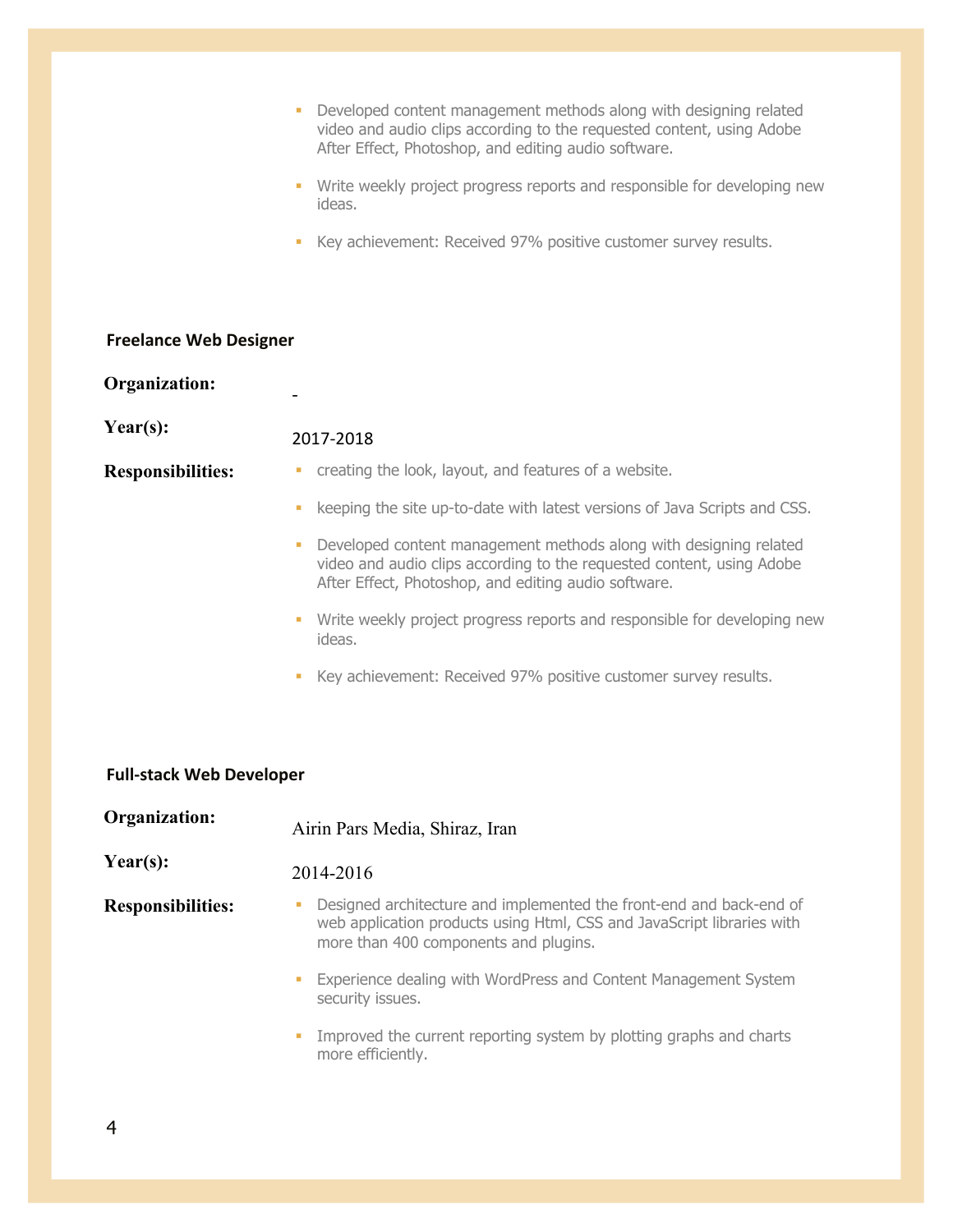■ Key achievement: Achieving Elite award on Envato online market as one of the best developer team by selling more than 500 web software products per month.

## **AWARD**

#### **Elite Theme Designer on Envato.com**

owwwlab.com (2016)

#### **Toranj Responsive Creative HTML Template**

"Honorable Mention of the day" for website design at awwwards.com (2014) https://www.awwwards.com/sites/toranj-responsive-creative-html-template

## **COMMUNITY EXPERIENCE**

#### **Discussion Panelist**

Canadian Museum for Human Rights, Winnipeg, Manitoba (31/01/2020)

**Night of ideas event** is to celebrate the stream of ideas between 5 countries, different cultures, topics and generations. Successful people from diverse backgrounds - intellectuals, researchers, artists as discussion panelist are invited to have talk about their innovative ideas and projects they have done. The theme of the I have been invited to was "Innovation for Better Lives". **Link:** https://humanrights.ca/la-nuit-des-idees-night-of-ideas

I was the only masters student in the province of Manitoba to be invited as a panelist to Night of ideas event 2020.

The Head of the Section of Otolaryngology, Dr. Gigi Osler, Project Director of the Winnipeg Boldness Project, Diane Roussin, and the Founder of ioAirFlow company, Matt Schaubroeck, were the other panelists.

#### **3-Minute Thesis Competition at the University of Winnipeg**

The 6<sup>th</sup> Annual University of Winnipeg Graduate Studies (14/03/2019) **Link:** https://www.youtube.com/watch?v=u3qvEs53B1g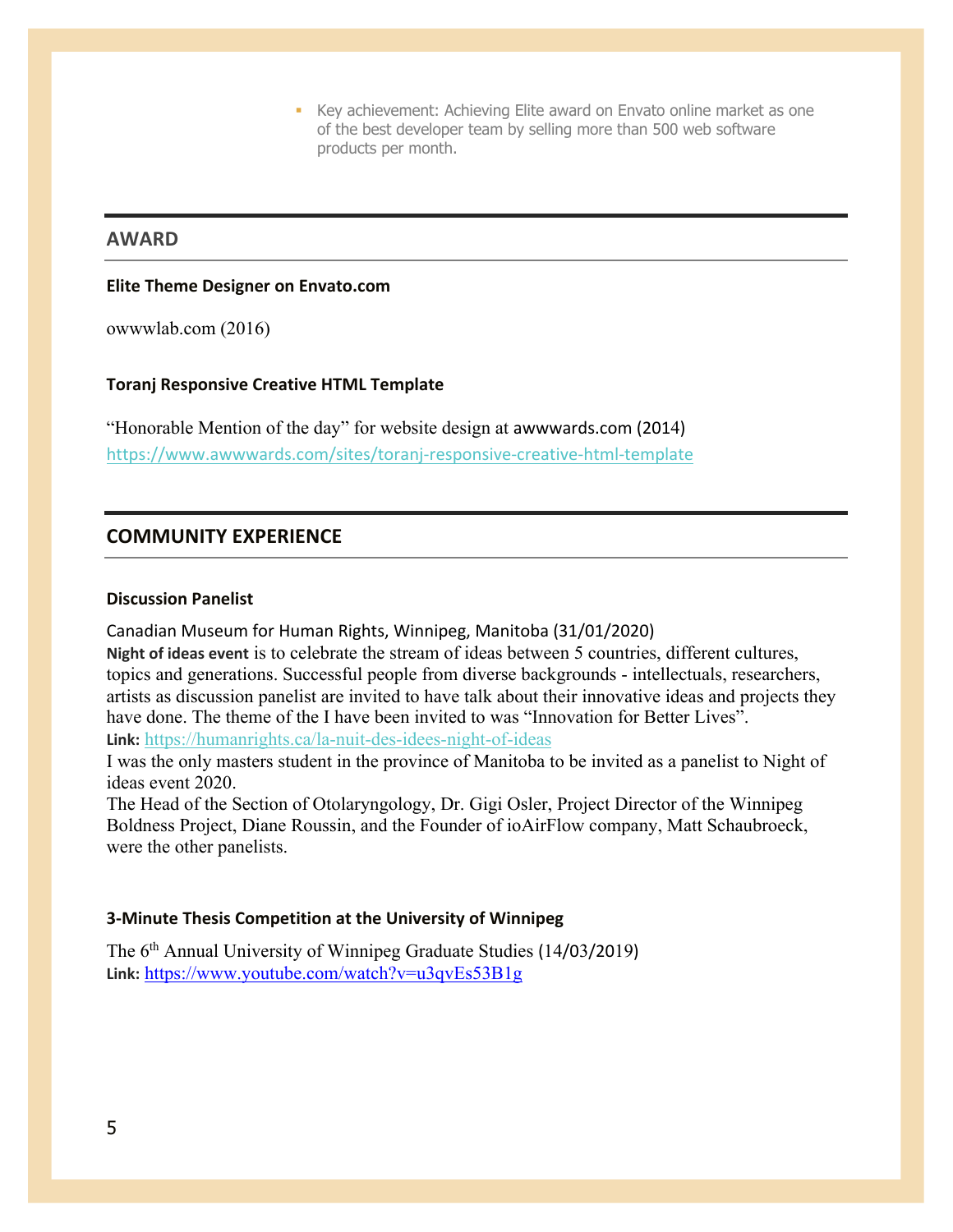## **VOLUNTEERING EXPERIENCE**

#### **Assistant at NVIDIA - Keynote Address, Manitoba's Future in HPC-2019**

University of Winnipeg. (05/06/2019)

#### **Register assistant**

MudHero competition in Manitoba, Canada. (27/07/2019)

#### **Support and maintenance**

Support customers' questions, issues and also online supporting via emails at Freelancer. (2016- 2018)

#### **Dance performance group**

Volunteer member of dance performance group for the Iranian Community of Manitoba. (March,2019)

#### **Member of Eco-Green Shiraz Club**

Eco-Green Shiraz Club member. My duties included cleaning up a local park once a month and planting native flowers and plants on mountains to maintain a greener environment. (2002-2017)

#### **Meeting organizer**

Teacher, meeting organizer, social media manager of Andisheh Parsi Association of Shiraz University, Iran. (2005-2007)

#### **Assistant at Iranian women community**

Volunteer member of Woman's Organization of Iran (2004-2006)

#### **Volunteer in Narges Shiraz Institute**

Volunteer book reader for children with mental diseases every week at Narges Shiraz Institute NGO. (2003)

## **LEADERSHIP EXPERIENCE**

**• Leadership experience** at Owwwlab web design company. I was responsible for managing the company interns, teaching them basic programming skills, workplace culture, rules, and regulations, providing them with their weekly performance report. Every year the company accepts new interns and I prepared orientation sessions for the interns.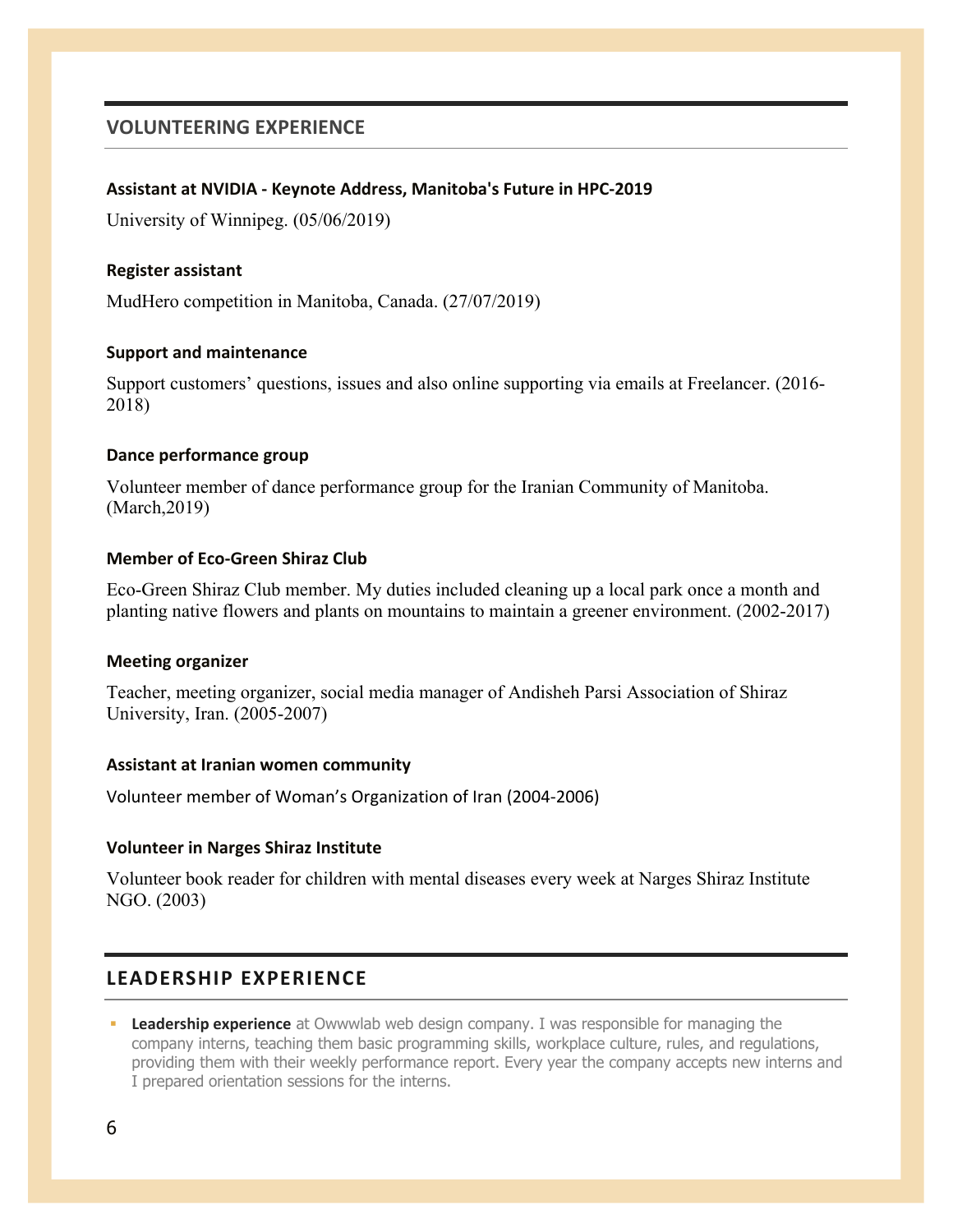**Exhibition organizer and coordinator** for 2 national conferences, responsible for discussing advertisement opportunities with expert companies, preparing contract draft and managing exhibition executive staff.

## **WORKSHOPS**

#### **Discovering the Entrepreneur Within**

Mitacs workshops, at Fort Garry Hotel, Winnipeg, Manitoba. (Feb.,05 2020). **Instructor**: Roger Patterson

Discovering the Entrepreneur Within was the most amazing workshop I've ever attended. It has provided analyze successful entrepreneurial ventures and identify what it took for those entrepreneurs to reach their goals. Using an interactive, team-based approach. It built awareness of the current Canadian entrepreneurial landscape and resources available to those looking to start their own business. At last hours of workshops group of teams were created and provided the high-tech product or service to practice of being entrepreneur.

#### **Networking Skills**

Mitacs workshops, University of Winnipeg, Winnipeg, Manitoba. (March,13 2020) **Instructor**: Dolores Wollbaum

It provided to insight and interaction along with the know how to build and stabilize business relationships through effective networking.

## **Foundations of Project Management**

Mitacs workshops, at Fort Garry Hotel, Winnipeg, Manitoba. (October,29 2019). **Instructor**: Diane Fletcher

It provided an experiential, collaborative learning experience to enable us to integrate the principles of project management, team building, group dynamics and leadership that can be applied immediately and in their future careers and lives. I experienced the processes of collaborative planning and management and can see the benefits of project management.

## **SKILLS**

- Machine Learning: Tensorflow, Keras, Pandas, Numpy
- **Language Programming:** C++, CUDA, Python

■ Content Management System: WordPress, Drupal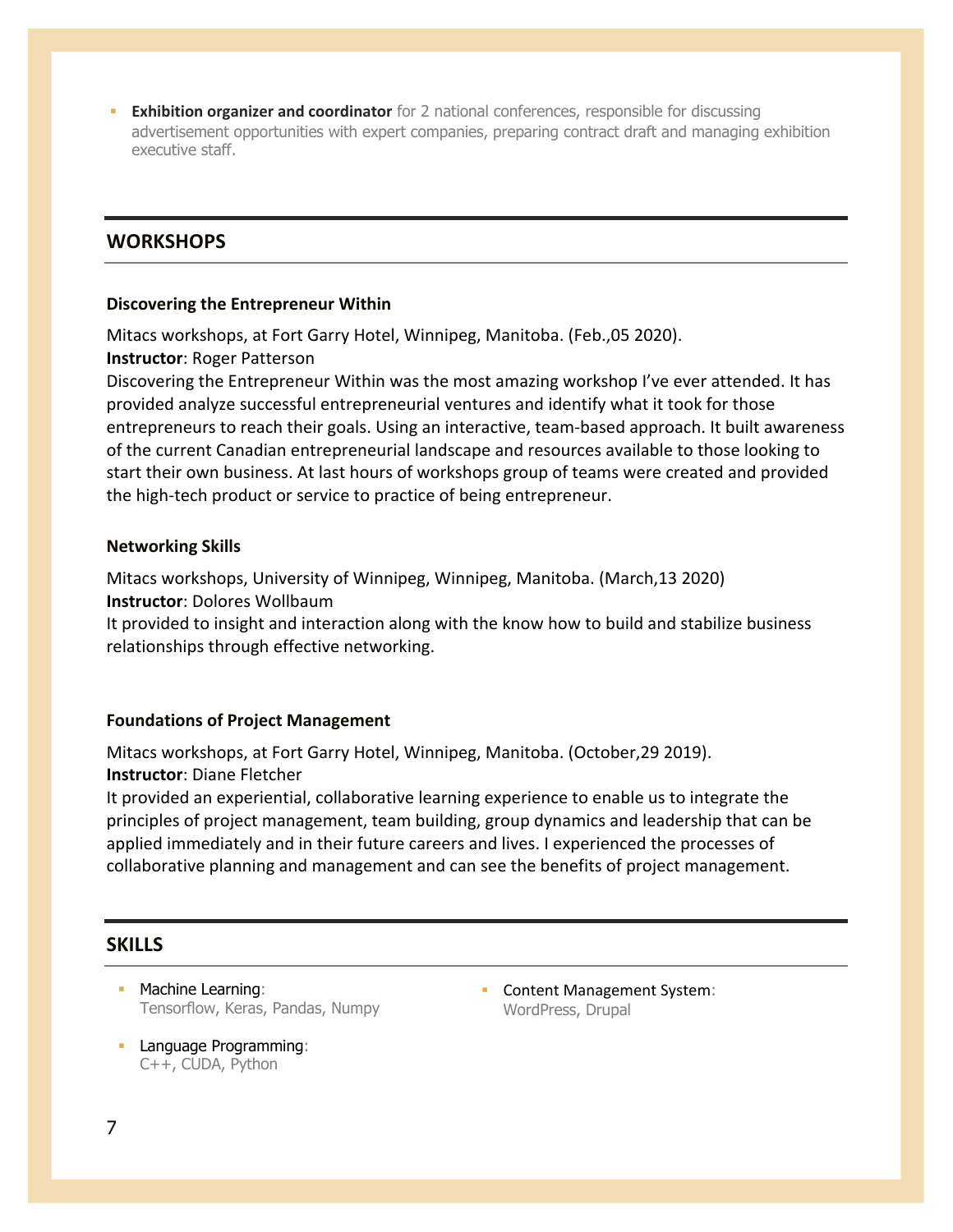- § Web design: HTML, CSS, LESS, UI, UX, AngularJS, JavaScript, ReactJS
- § Web development: Python, PHP, MySQL, Laravel, Django
- Graphic Design: Adobe Photoshop, Sketch, Corel Painter, After **Effect**
- **•** Project management: Trello, Asana, Monday
- Social media: Facebook, Twitter, Instagram, LinkedIn, Skype
- Computer skills: Microsoft (Words, Excel, PowerPoint)
- Communication: Zoho Meeting, Slack, Speek, Team Viewer
- Maintenance and support: Ticksy Forum, Envoke, Asset Panda
- **•** Time management: Harvest, Avaza, Toggle

## **LANGUAGES**

- Persian (native)
- English (fluent)
- Spanish (elementary)
- Arabic (elementary)

## **PERSONAL INTEREST**

- § Social Activities
- Photography
- § Hiking
- § Camping

## **LINKS**

- GitHub: https://github.com/maryammod/
- Personal Blog: https://maryambafandkar.me/